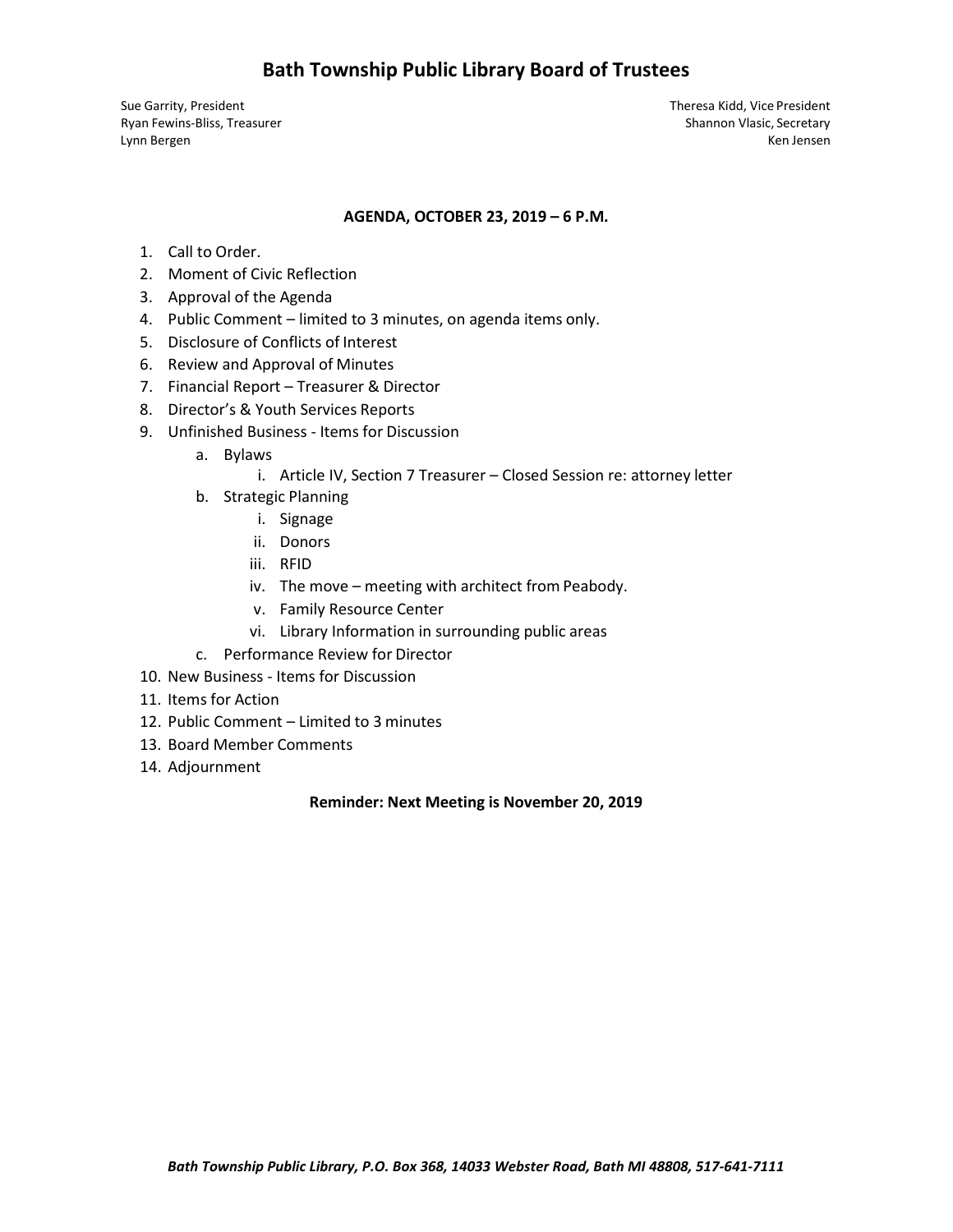## **Bath Township Public Library**

Meeting Minutes

September 18, 2019

Board present: Sue Garrity, Lynn Bergen, Ken Jensen, Theresa Kidd

Board absent: Ryan Fewins-Bliss (with notice), Shannon Vlasic (with notice) Ryan and Shannon

Staff present: Kristie Reynolds

Next Meeting: Wednesday, October 23, 2019 @ 6:00 PM (Change from original schedule)

Meeting called to order at 6:03 PM

Moment of civic reflection

Approval of Agenda: Ken moved to approve the minutes as written, Lynn seconded, all in favor

Public comment: None

Disclosure of conflict of interest: None

Review and approval of minutes: Postponed until after ASK presentation

Presentation: Our IT services vendor ASK's President and CEO, Mike Maddox, and ASK's Virtual CIO, Brian Benveniste, presented on how to keep our on-line data safe and backed up. Kristie will begin working with Brian on how to best move forward.

Review and approval of minutes: Minutes were reviewed and amended. Ken moved to accept the minutes as amended, Lynn seconded, all in favor. Amended minutes will be sent to Kristie for posting.

Financial Report: Treasurer's report was reviewed. Ken moved to accept the report as written, Lynn seconded, all in favor.

Director's Report: See Director's report attached.

Unfinished business – Items for discussion

- A. Bylaws Article IV, Section 7 Treasurer Closed Session re: attorney letter (see Closed Session minutes)
- B. Strategic Planning Workshop activities
	- a. Signage: One sign has been installed and another will be soon.
	- b. Donors: Discussed donor look up list and how it might help us identify donors. We discussed the donor lookup list and how that might help to identify potentialdonors.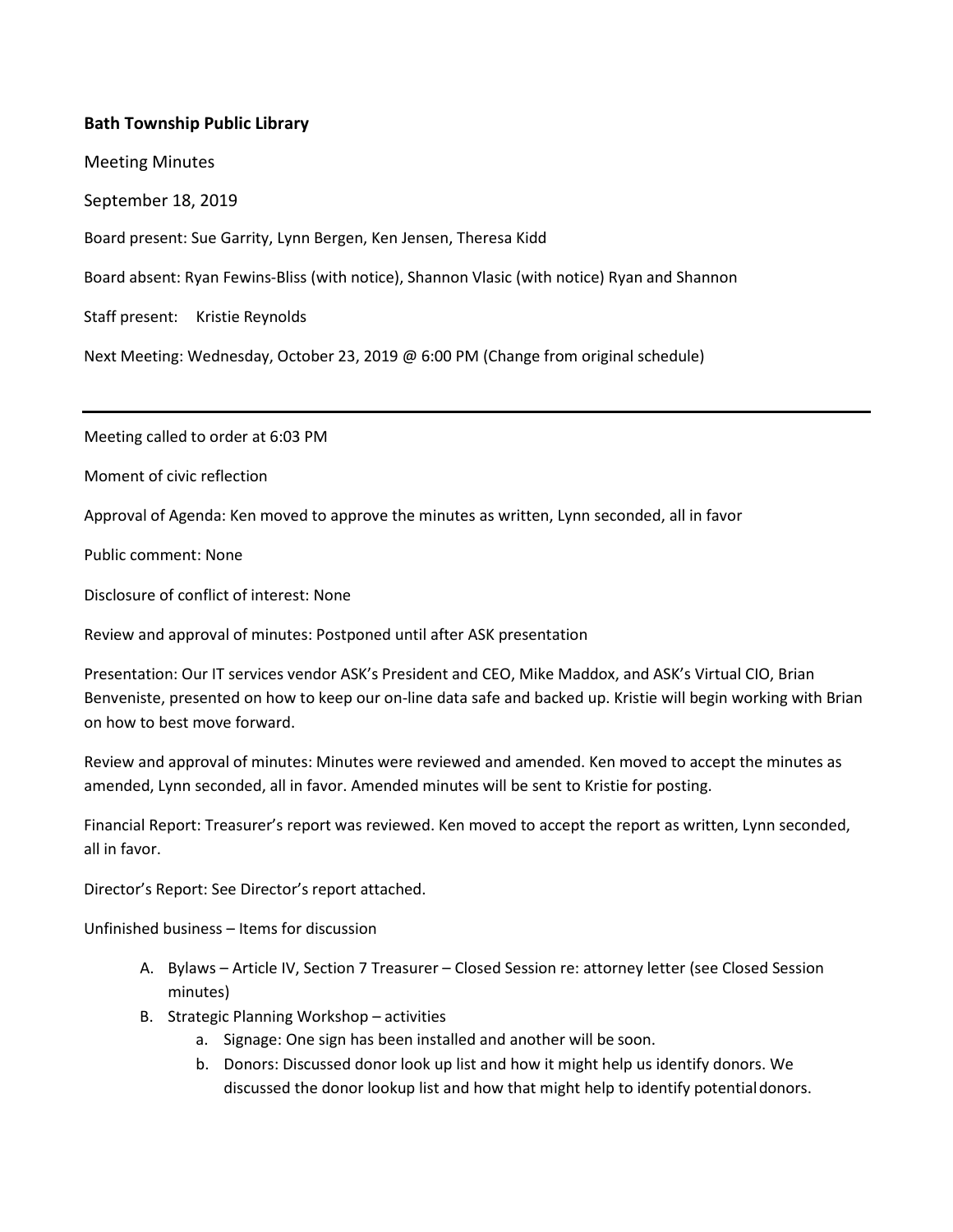Programs published for local events might be another means. Also, there are probably people in our local area who might consider being patron donors. Sue and Ryan will sit down with Carrie and come up with ideas and dollar amounts for our move to the new space.

- c. RFID: Postponed to September meeting.
- d. Prioritize needs and Kesler meeting report: Discussed the importance of prioritizing our needs for move to larger space. Mr. Kesler stressed in our (Kristie, Lynn, Theresa) August meeting that he wants an idea of what we plan to spend on the move. That has not been determined. We need to get that information as soon as possible so we can begin negotiations with Mr. Kesler.
- e. Family Resource Center: Postponed to September meeting.
- f. Library information in surrounding public areas: Postpone to September meeting.
- C. Performance Review for Director Sue will add Shannon's review with the rest of the Board reviews and will make necessary changes on the totals. We are tabling Kristie's performance review for final discussion at next month's meeting.

### New Business – Items for Discussion

A. Presentation from Paychex (payroll vendor) will be postponed until September meeting.

### Adjournment

Lynn moved to adjourn the meeting, Theresa seconded, all in favor.

Meeting adjourned at 7:35 PM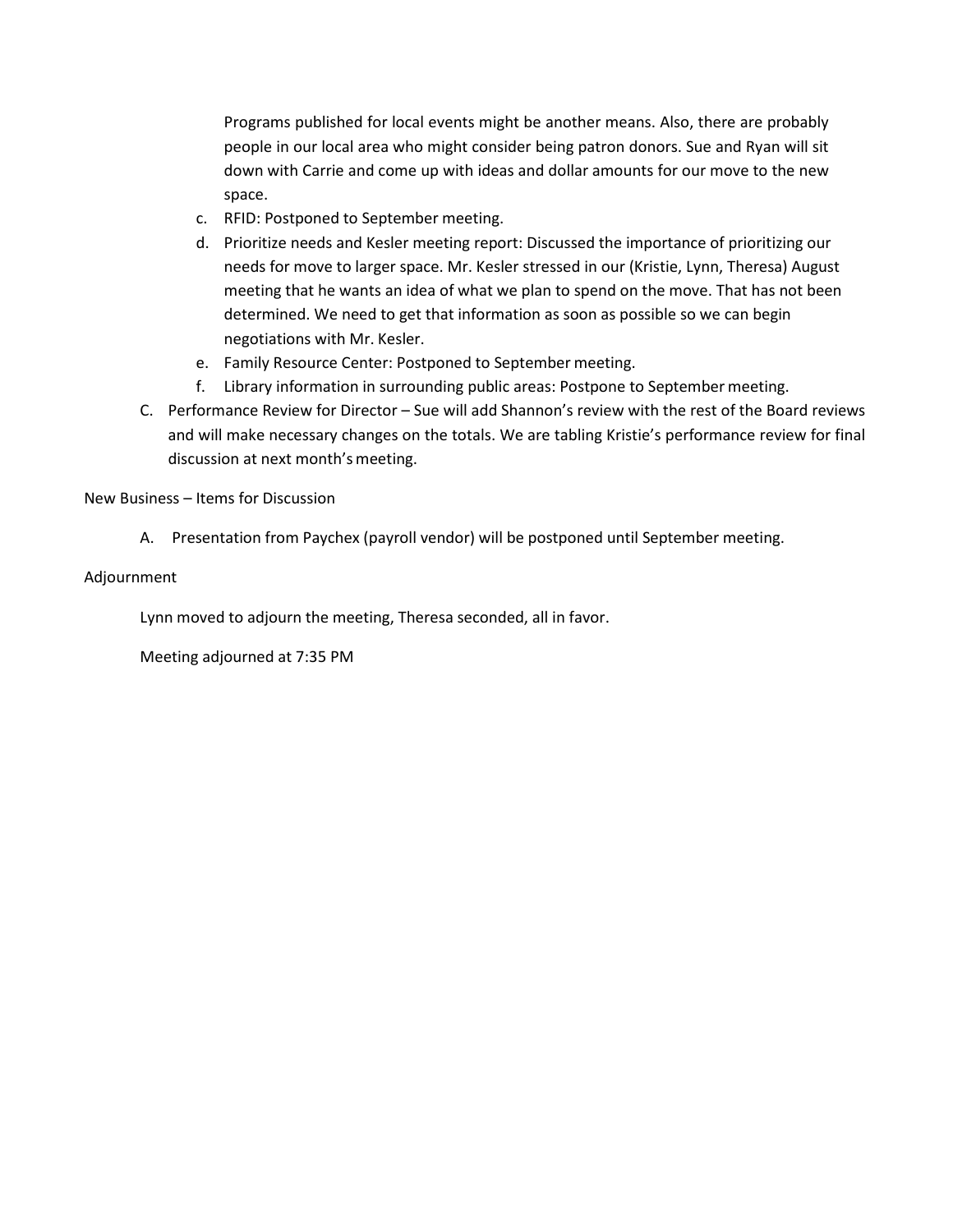# Bath Township Public Library

## BUDGET VS. ACTUALS: BTPL FY2019 BUDGET

## January - September, 2019

|                                    | <b>TOTAL</b>  |               |                         |          |
|------------------------------------|---------------|---------------|-------------------------|----------|
|                                    | <b>ACTUAL</b> | <b>BUDGET</b> | OVER BUDGET % OF BUDGET |          |
| Income                             |               |               |                         |          |
| 4000 Donation                      | 923.19        | 3,750.03      | $-2,826.84$             | 24.62%   |
| 4100 Grant Income                  | 1,900.00      |               | 1,900.00                |          |
| 4200 State Aid                     |               | 3,449.97      | $-3,449.97$             |          |
| 4300 Tax Revenue                   | 285,716.05    | 214,499.97    | 71,216.08               | 133.20 % |
| 4500 Penal Fines                   | 64,595.46     | 40,500.00     | 24,095.46               | 159.49 % |
| 4600 Service Fees                  | 1,283.02      | 900.00        | 383.02                  | 142.56 % |
| 4700 Interest                      | 33.10         |               | 33.10                   |          |
| 4900 Uncategorized Income          |               | 1,350.00      | $-1,350.00$             |          |
| 4910 Miscellaneous                 | 22.00         | 150.03        | $-128.03$               | 14.66%   |
| <b>Total Income</b>                | \$354,472.82  | \$264,600.00  | \$89,872.82             | 133.97 % |
| <b>GROSS PROFIT</b>                | \$354,472.82  | \$264,600.00  | \$89,872.82             | 133.97 % |
| Expenses                           |               |               |                         |          |
| 6000 Capital Expenses              | 2,147.42      | 2,999.97      | $-852.55$               | 71.58 %  |
| 6010 Collection Acquisitions       | 20,756.15     | 25,650.00     | $-4,893.85$             | 80.92%   |
| 6020 Library Programming           | 5,312.77      | 9,450.00      | $-4,137.23$             | 56.22 %  |
| 6030 Miscellaneous Expense         | 60.00         |               | 60.00                   |          |
| 6200 Advertising & Marketing       | 3,208.91      | 5,249.97      | $-2,041.06$             | 61.12%   |
| 6300 Contractors                   | 169.89        |               | 169.89                  |          |
| 6310 Contractual Services          | 20,350.94     | 17,550.00     | 2,800.94                | 115.96 % |
| 6320 Legal & Professional Services | 10,860.00     | 5,249.97      | 5,610.03                | 206.86%  |
| 6400 Payroll                       | 82,827.18     | 101,250.00    | $-18,422.82$            | 81.80%   |
| 6410 Payroll Taxes/Benefits        | 39,732.92     | 24,374.97     | 15,357.95               | 163.01 % |
| 6500 Bank Charges & Fees           | 44.00         | 187.47        | $-143.47$               | 23.47 %  |
| 6510 Insurance                     | 549.00        | 2,625.03      | $-2,076.03$             | 20.91 %  |
| 6540 Membership                    | 5,834.49      | 5,962.50      | $-128.01$               | 97.85 %  |
| 6550 Office Supplies & Software    | 5,775.67      | 5,249.97      | 525.70                  | 110.01 % |
| 6560 Professional Development      | 1,628.35      | 4,500.00      | $-2,871.65$             | 36.19%   |
| 6580 Rent & Lease                  | 7,790.31      | 7,875.00      | $-84.69$                | 98.92 %  |
| 6590 Repairs & Maintenance         | 4,284.09      | 7,049.97      | $-2,765.88$             | 60.77%   |
| 6620 Technology                    | 3,222.15      | 16,087.50     | $-12,865.35$            | 20.03%   |
| 6630 Travel                        | 2,244.07      | 3,750.03      | $-1,505.96$             | 59.84 %  |
| 6640 Utilities & Internet          | 4,720.08      | 4,950.00      | $-229.92$               | 95.36 %  |
| <b>Total Expenses</b>              | \$221,518.39  | \$250,012.35  | $$ -28,493.96$          | 88.60 %  |
| NET OPERATING INCOME               | \$132,954.43  | \$14,587.65   | \$118,366.78            | 911.42 % |
| <b>NET INCOME</b>                  | \$132,954.43  | \$14,587.65   | \$118,366.78            | 911.42 % |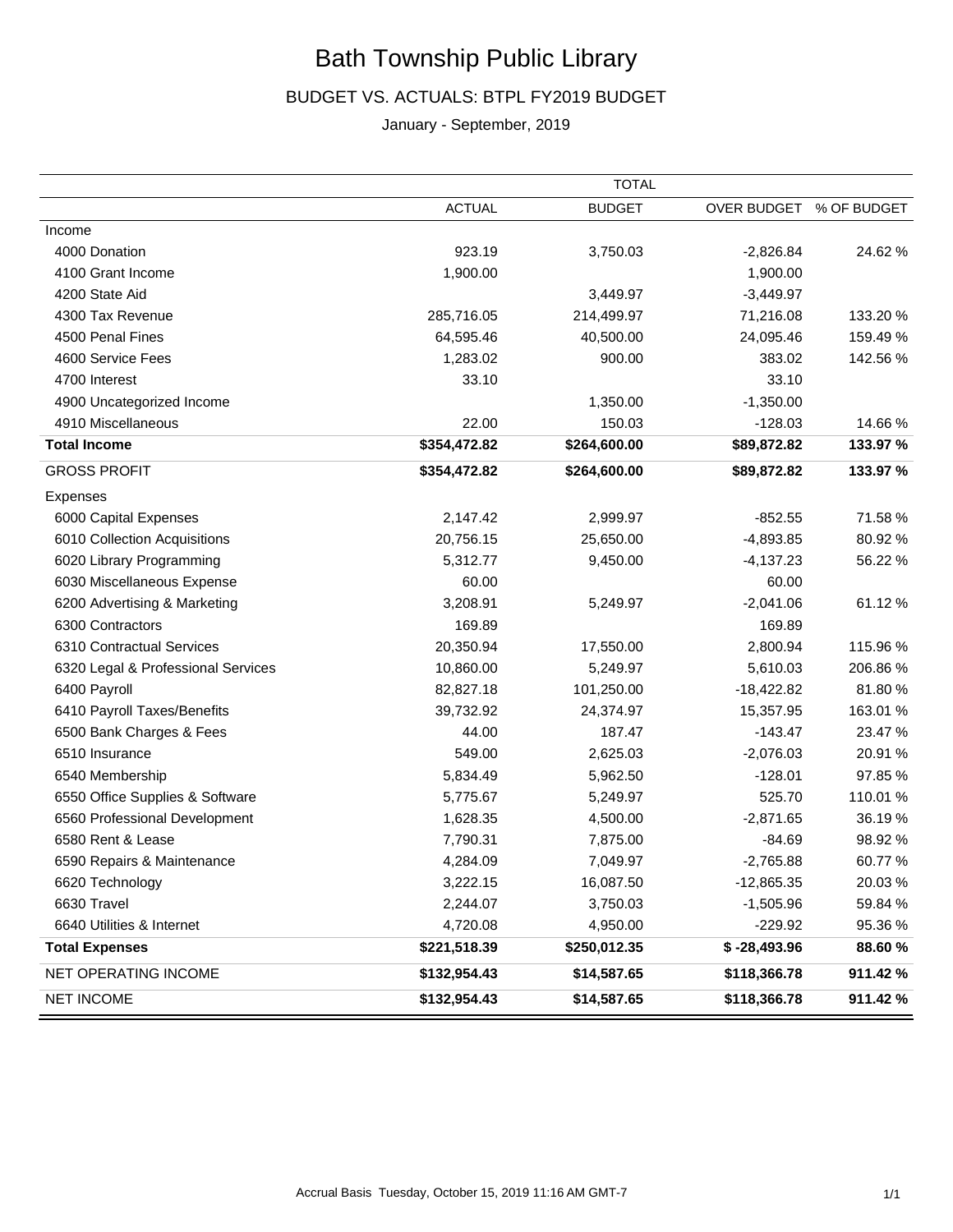# Bath Township PublicLibrary

## BUDGET VS. ACTUALS: BTPL FY2019 BUDGET

## January - December 2019

|                                    | <b>TOTAL</b>  |               |                 |                         |
|------------------------------------|---------------|---------------|-----------------|-------------------------|
|                                    | <b>ACTUAL</b> | <b>BUDGET</b> |                 | OVER BUDGET % OF BUDGET |
| Income                             |               |               |                 |                         |
| 4000 Donation                      | 929.19        | 5,000.00      | $-4,070.81$     | 18.58%                  |
| 4100 Grant Income                  | 1,900.00      |               | 1,900.00        |                         |
| 4200 State Aid                     |               | 4,600.00      | $-4,600.00$     |                         |
| 4300 Tax Revenue                   | 285,716.05    | 286,000.00    | $-283.95$       | 99.90 %                 |
| 4500 Penal Fines                   | 64,595.46     | 54,000.00     | 10,595.46       | 119.62 %                |
| 4600 Service Fees                  | 1,341.05      | 1,200.00      | 141.05          | 111.75 %                |
| 4700 Interest                      | 33.10         |               | 33.10           |                         |
| 4900 Uncategorized Income          |               | 1,800.00      | $-1,800.00$     |                         |
| 4910 Miscellaneous                 | 22.00         | 200.00        | $-178.00$       | 11.00 %                 |
| <b>Total Income</b>                | \$354,536.85  | \$352,800.00  | \$1,736.85      | 100.49 %                |
| <b>GROSS PROFIT</b>                | \$354,536.85  | \$352,800.00  | \$1,736.85      | 100.49 %                |
| Expenses                           |               |               |                 |                         |
| 6000 Capital Expenses              | 2,147.42      | 4,000.00      | $-1,852.58$     | 53.69%                  |
| 6010 Collection Acquisitions       | 22,191.37     | 34,200.00     | $-12,008.63$    | 64.89%                  |
| 6020 Library Programming           | 5,412.72      | 12,600.00     | $-7,187.28$     | 42.96%                  |
| 6030 Miscellaneous Expense         | 77.41         |               | 77.41           |                         |
| 6200 Advertising & Marketing       | 3,208.91      | 7,000.00      | $-3,791.09$     | 45.84 %                 |
| 6300 Contractors                   | 405.65        |               | 405.65          |                         |
| 6310 Contractual Services          | 20,710.70     | 23,400.00     | $-2,689.30$     | 88.51 %                 |
| 6320 Legal & Professional Services | 10,860.00     | 7,000.00      | 3,860.00        | 155.14 %                |
| 6400 Payroll                       | 86,991.53     | 135,000.00    | $-48,008.47$    | 64.44 %                 |
| 6410 Payroll Taxes/Benefits        | 41,094.23     | 32,500.00     | 8,594.23        | 126.44 %                |
| 6500 Bank Charges & Fees           | 44.00         | 250.00        | $-206.00$       | 17.60%                  |
| 6510 Insurance                     | 689.00        | 3,500.00      | $-2,811.00$     | 19.69%                  |
| 6540 Membership                    | 5,834.49      | 7,950.00      | $-2,115.51$     | 73.39 %                 |
| 6550 Office Supplies & Software    | 6,040.30      | 7,000.00      | $-959.70$       | 86.29%                  |
| 6560 Professional Development      | 1,628.35      | 6,000.00      | $-4,371.65$     | 27.14 %                 |
| 6580 Rent & Lease                  | 7,790.31      | 10,500.00     | $-2,709.69$     | 74.19%                  |
| 6590 Repairs & Maintenance         | 4,566.84      | 9,400.00      | $-4,833.16$     | 48.58 %                 |
| 6620 Technology                    | 3,823.17      | 21,450.00     | $-17,626.83$    | 17.82 %                 |
| 6630 Travel                        | 2,306.73      | 5,000.00      | $-2,693.27$     | 46.13%                  |
| 6640 Utilities & Internet          | 4,720.08      | 6,600.00      | $-1,879.92$     | 71.52 %                 |
| <b>Total Expenses</b>              | \$230,543.21  | \$333,350.00  | $$ -102,806.79$ | 69.16%                  |
| NET OPERATING INCOME               | \$123,993.64  | \$19,450.00   | \$104,543.64    | 637.50 %                |
| <b>NET INCOME</b>                  | \$123,993.64  | \$19,450.00   | \$104,543.64    | 637.50 %                |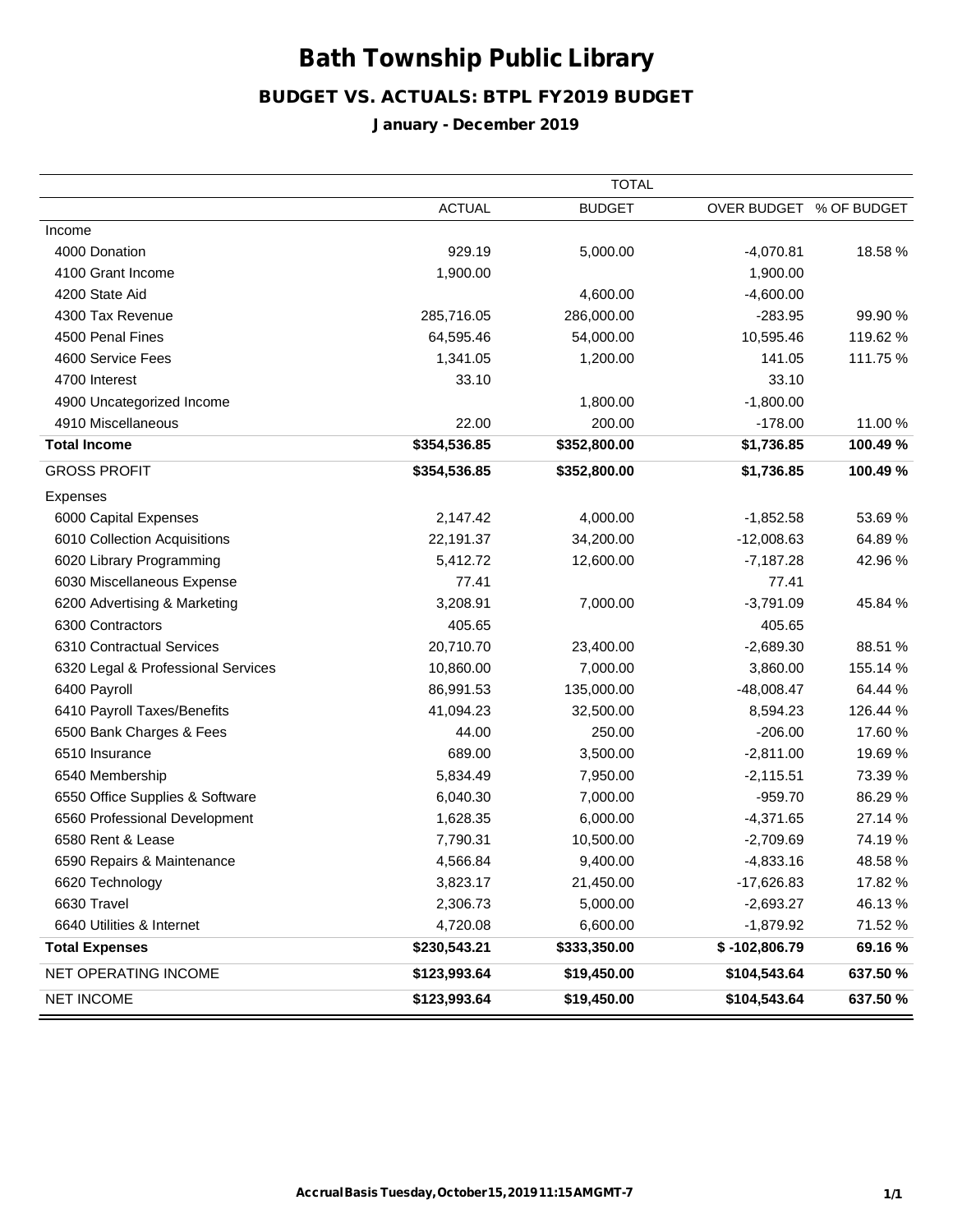|  | <b>Budget Adjustment Recommendations FY19 - Updated 10/23/19</b> |  |  |
|--|------------------------------------------------------------------|--|--|
|--|------------------------------------------------------------------|--|--|

| Category                       | Approved<br><b>Budget</b> | Spent through<br>10/23/19 | <b>Proposed Change</b> | <b>Updated Budget</b> |
|--------------------------------|---------------------------|---------------------------|------------------------|-----------------------|
| 6310 Contractual Svc           | \$23,400.00               | \$20,714.70               | \$3,000.00             | \$26,400.00           |
| 6320 Legal and<br>Professional | \$7,000.00                | \$10,900.00               | \$7,000.00             | \$14,000.00           |
| 6550 Office Supplies           | \$7,000.00                | \$6,043.30                | \$500.00               | \$7,500.00            |
| 6620 Technology                | \$21,450.00               | \$3,823.17                | (\$10,500.00)          | \$10,950.00           |
| <b>Total</b>                   | \$58,850.00               |                           | 0                      | \$58,850.00           |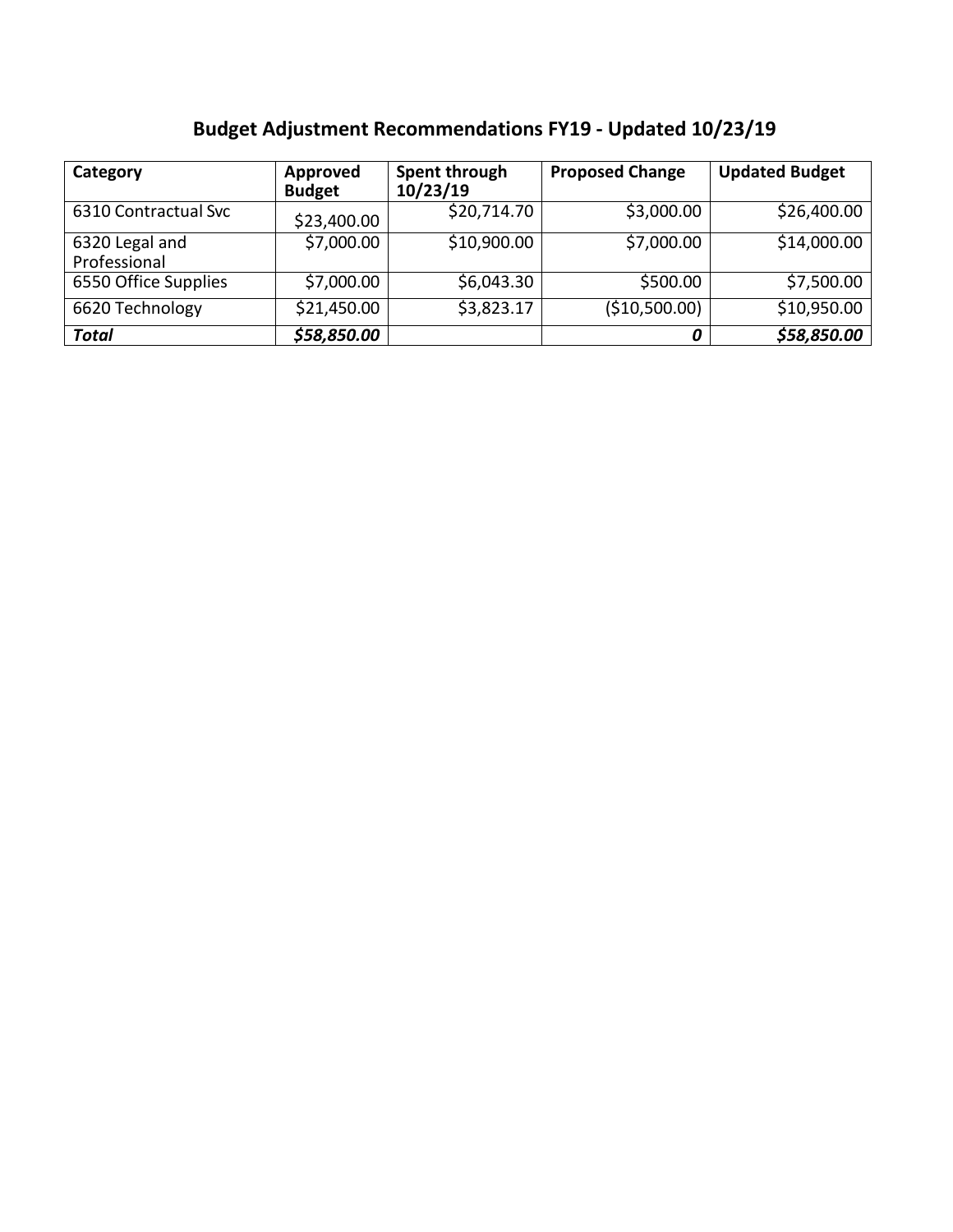Directors Report 10/23/19

- Legal & Professional
	- o Looked at the Handbook
- Staffing
	- o Hired Charles Paape
	- o Working on two more evaluations
- Scheduling
	- o I am taking a short vacation Friday November 1 and Monday November 5
- Upcoming Programs
	- o Crochet for Charity
	- o True Crimes Author Toby Buhk
- Community outreach
	- o I went to Dan W.'s goodbye luncheon
	- o I am planning on meeting with Karen Hildebrant
	- o The local library directors will be meeting at the library in early November
- Technology
	- o Purchased smart board as part of the grant from Woodlands cooperative
	- o Purchased an AirMac for my use at the Small and Rural Academy
- Policy
	- o Next month I plan to tackle the handbook
- Continuing Education
	- o I am working on a presentation for Small and Rural Library Conference
	- o I was appointed to the Board of Trustees for the Library of Michigan
- Projects
	- o Working on the budget
	- o Working on the move
- Statistics

| September                   | 2018 | 2019 Difference | % difference |
|-----------------------------|------|-----------------|--------------|
| Visit                       | 590  | $846$ up 256    | 43%          |
| Items checked out           | 630  | $1435$ up 805   | 128%         |
| Computer use                | 122  | $169$ up 47     | 39%          |
| <b>New Cards</b>            | 39   | $35$ down 4     | 10%          |
| <b>Program Attendance</b>   | 41   | $173$ up 132    | 322%         |
| <b>Storytime Attendance</b> | 41   | $44 \vert$ up 3 | 7%           |